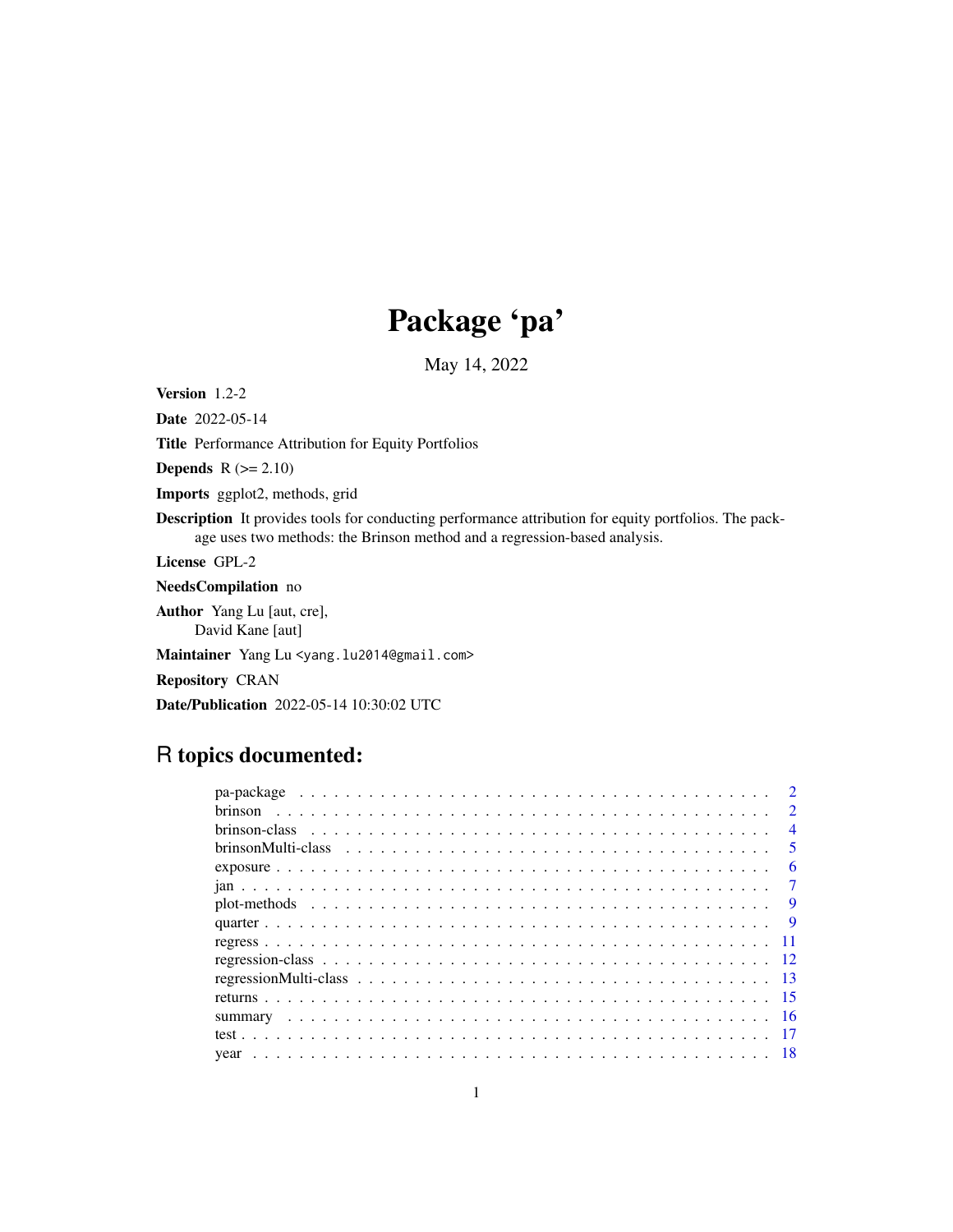<span id="page-1-0"></span>2 brinson brinson brinson brinson brinson brinson brinson brinson brinson brinson brinson brinson brinson brin

#### $\bf 1$ ndex  $\bf 20$  $\bf 20$

# Description

The pa package provides facilities for conducting performance attribution based on the Brinson model and the regression approach.

# Details

| pa                                        |
|-------------------------------------------|
| Package                                   |
| $1.2 - 2.$                                |
| 2012-05-14                                |
| $R$ ( $>= 2.10$ ), methods, ggplot2, grid |
| $GPL-2$                                   |
| ves                                       |
|                                           |

# Author(s)

Yang Lu <yang.lu2014@gmail.com> David Kane <dave.kane@gmail.com> Maintainer: Yang Lu <yang.lu2014@gmail.com>

# Description

Conduct Brinson analysis for equity portfolio attribution. Create a class object of either brinson for a single-period data set or brinsonMulti for a multi-period data set.

#### Usage

```
brinson(x, date.var = "date", cat.var = "sector", bench.weight =
"benchmark", portfolio.weight = "portfolio", ret.var = "return")
```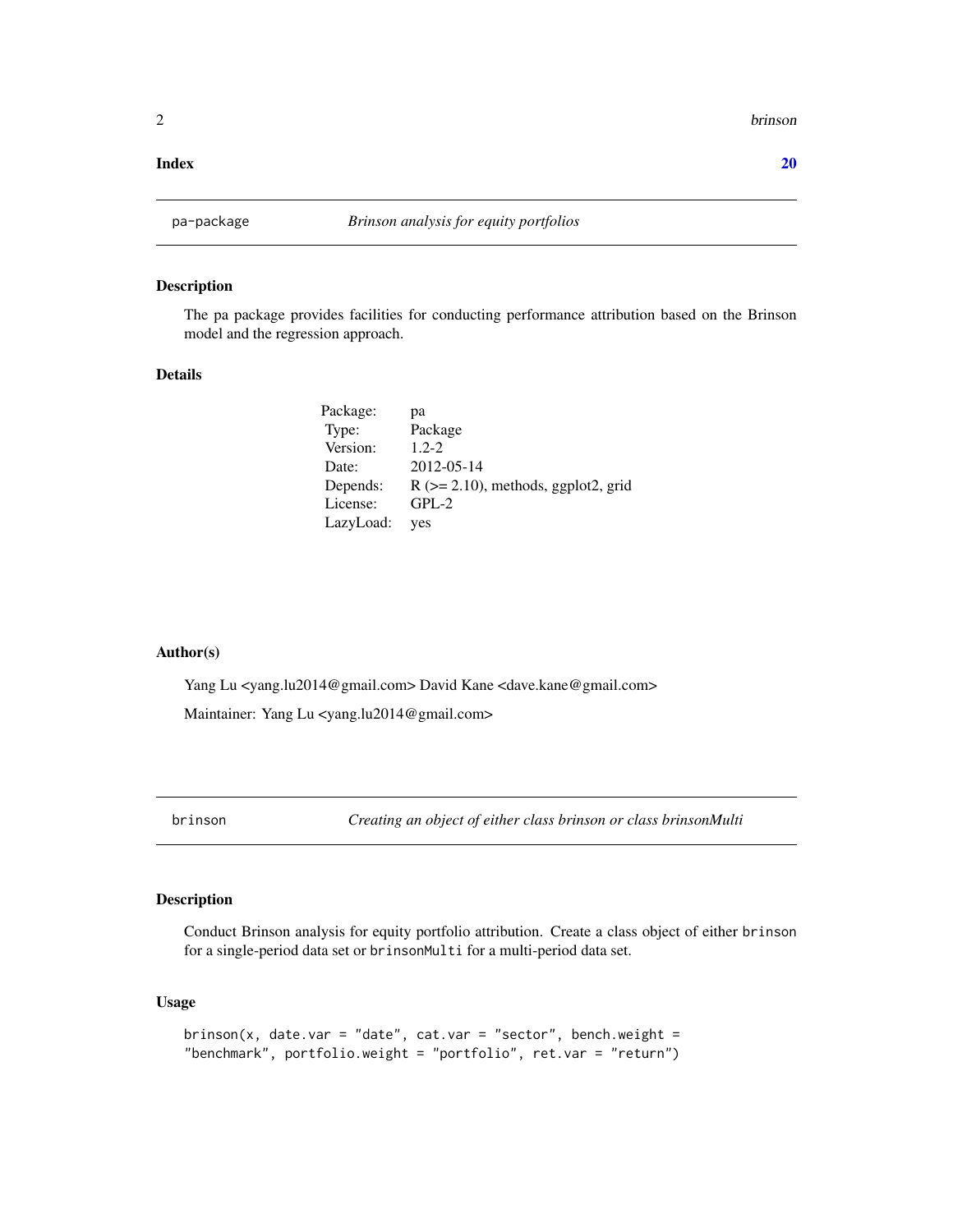#### brinson 3

## Arguments

| $\mathsf{x}$     | A data frame containing the data from which brinson analysis will be conducted.                                                                                                                                                                                                         |
|------------------|-----------------------------------------------------------------------------------------------------------------------------------------------------------------------------------------------------------------------------------------------------------------------------------------|
| date.var         | A character vector which indicates the name of the column in x to be used as a<br>date for each observation. If the unique number of levels of date, var is one, a<br>class object of brinson will be formed. If it is more than one, a class object of<br>brinsonMulti will be formed. |
| cat.var          | A character vector which indicates the name of the column in x to be used as<br>categorical variables.                                                                                                                                                                                  |
| bench.weight     | A character vector which indicates the name of the column or columns in x to<br>be used as benchmark weight.                                                                                                                                                                            |
| portfolio.weight |                                                                                                                                                                                                                                                                                         |
|                  | A character vector which indicates the name of the column or columns in x to<br>be used as portfolio weight.                                                                                                                                                                            |
| ret.var          | A character vector which indicates the name of the column in x to be used as<br>return variable.                                                                                                                                                                                        |

## Value

Return an object of class brinson when there is only one unique date in the data frame x. Otherwise, an object of class brinsonMulti is returned.

# Author(s)

Yang Lu <Yang.Lu@williams.edu>

# Examples

## Single-period brinson analysis

data(jan)

```
p1 \le - brinson(x = jan, date.var = "date", cat.var = "sector",
bench.weight = "benchmark", portfolio.weight = "portfolio", ret.var =
"return")
```
summary(p1)

## Multi-period brinson analysis

data(quarter)

```
p2 <- brinson(x = quarter, date.var = "date", cat.var = "sector",
bench.weight = "benchmark", portfolio.weight = "portfolio", ret.var =
"return")
```
summary(p2)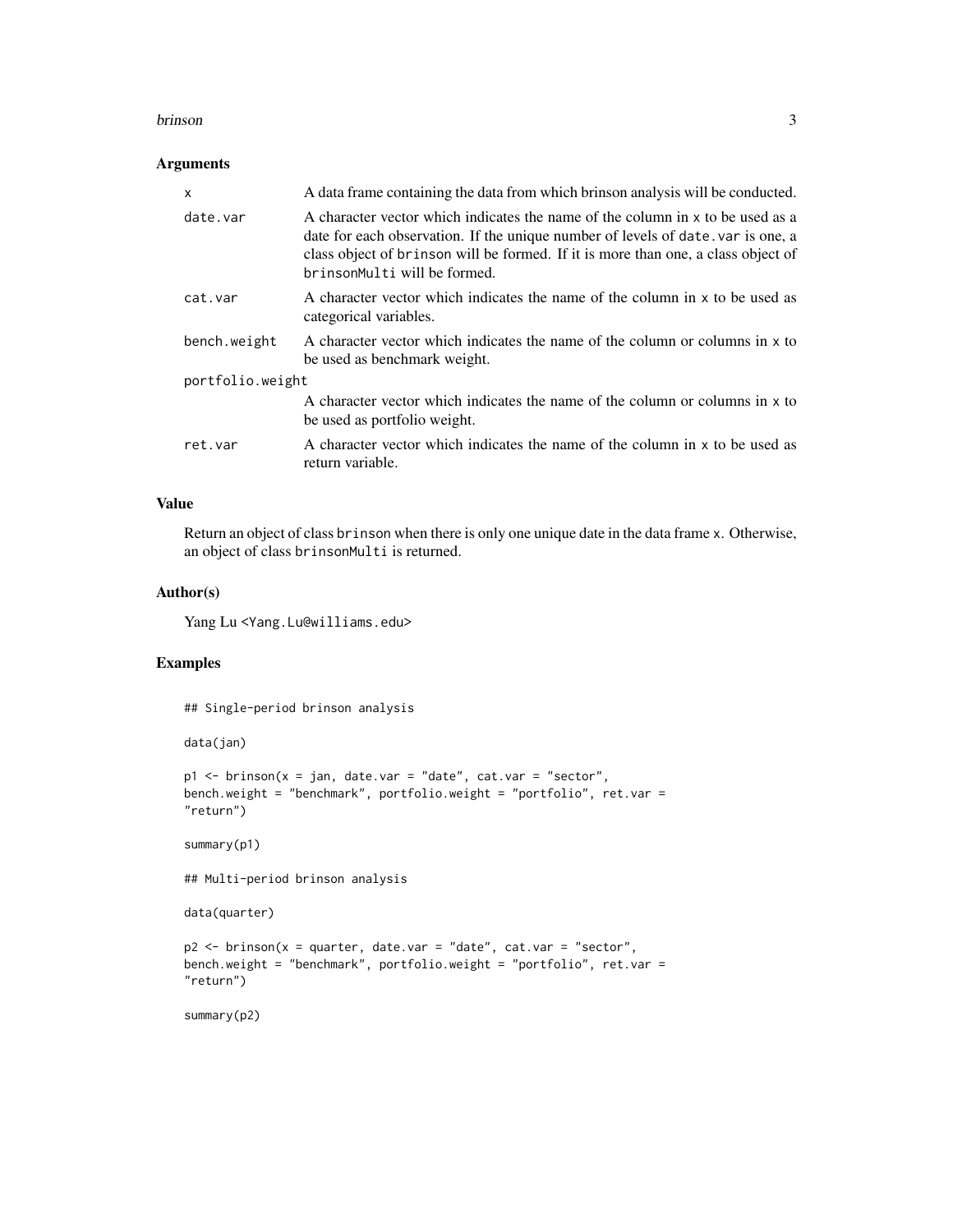<span id="page-3-0"></span>

#### Description

Class brinson holds the results of an original portfolio, its benchmark, and the results of Brinson analysis of a single-period portfolio.

#### **Slots**

date.var: Object of class "character" storing the date variable name.

cat.var: Object of class "character" storing the name(s) of the categories in the Brinson analysis.

bench.weight: Object of class "character" storing the name of the benchmark weight variable.

portfolio.weight: Object of class "character" storing the name of the portfolio weight variable in the universe data frame.

ret.var: Object of class "character" storing the name of the return variable.

- weight.port: Object of class "array" storing the weights of the input category of the portfolio.
- weight.bench: Object of class "array" storing the weights of the input category of the benchmark.
- ret.port: Object of class "array" storing the returns of the input category of the portfolio.
- ret.bench: Object of class "array" storing the returns of the input category of the benchmark.
- q4: Object of class "numeric" storing the information of the 4th quadrant in the brinson matrix. It refers to return of the benchmark portfolio.
- q3: Object of class "numeric" storing the information of the 3rd quadrant in the brinson matrix. It refers to return of the portfolio with benchmark sector weights and portfolio sector returns.
- q2: Object of class "numeric" storing the information of the 2nd quadrant in the brinson matrix. It refers to return of the portfolio with portfolio sector weights and benchmark sector returns.
- q1: Object of class "numeric" storing the information of the 1st quadrant in the brinson matrix. It refers to return of the original portfolio.
- universe: Object of class "data.frame" storing the data frame on which the Brinson attribution is based.

#### Methods

- show signature(object = "brinson"). Summarize the essential information about the portfolio.
- summary signature(object = "brinson"). Summarize the portfolio and the Brinson attribution.
- exposure signature(object = "brinson"). Calculate and display the exposure of the input category of a portfolio.
- returns signature(object = "brinson"). Calculate the contribution of various effects based on the Brinson analysis.
- plot signature(x = "brinson", var = "character",type = "character"). Plot the exposure or the return of a portfolio class object.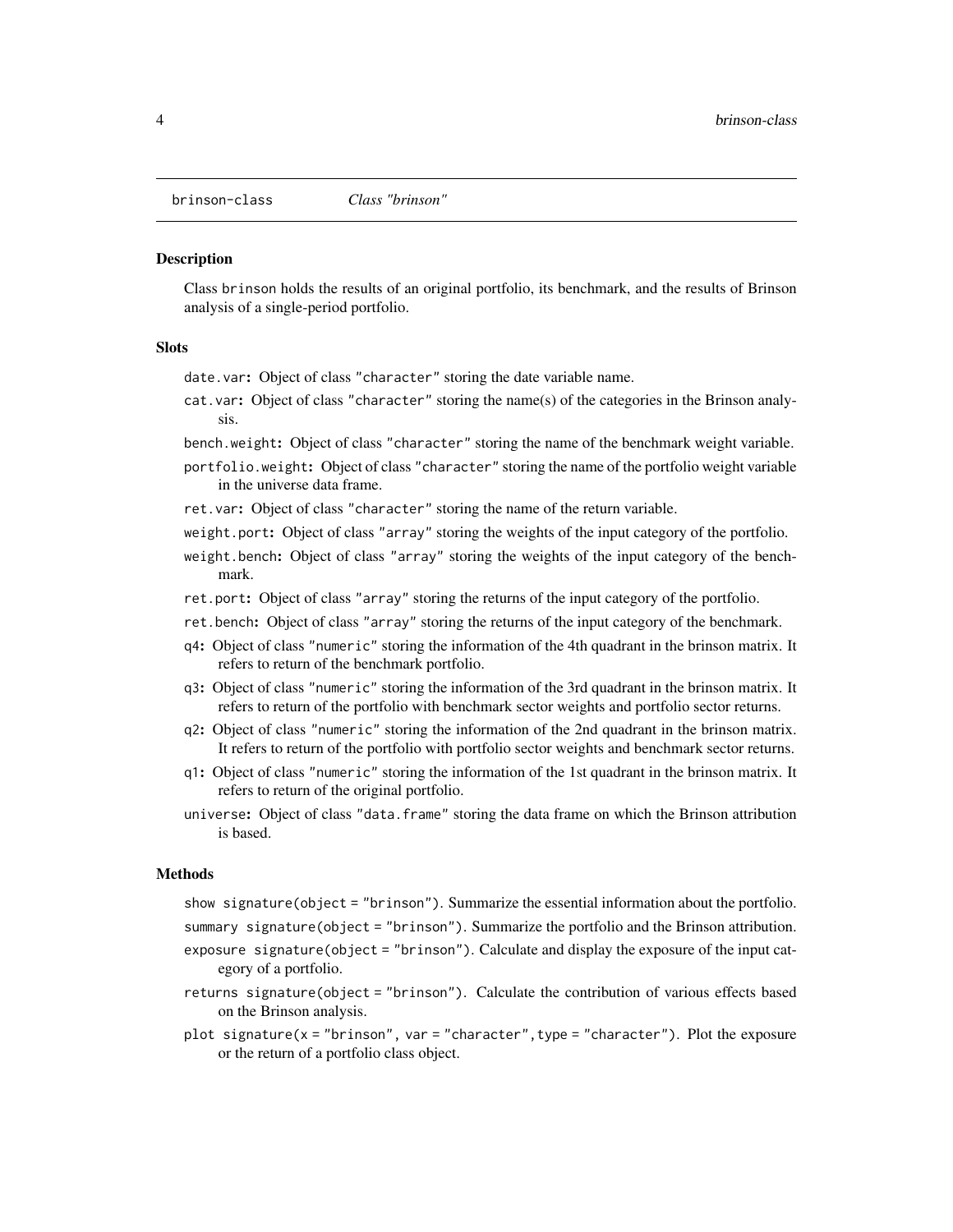```
brinsonMulti-class 5
```
#### Author(s)

Yang Lu <yang.lu@williams.edu>

#### Examples

```
data(jan)
## Single-period brinson analysis
p1 <- brinson(x = jan, date.var = "date", cat.var = "sector",
   bench.weight = "benchmark", portfolio.weight = "portfolio", ret.var
   = "return")
summary(p1)
exposure(p1, var = "sector")
returns(p1)
plot(p1, var = "sector", type = "exposure")plot(p1, var = "sector", type = "return")
```
brinsonMulti-class *Class "brinsonMulti"*

## Description

Class "brinsonMulti" holds the results of an original portfolio, its benchmark, and the results of brinson analysis of a multi-period portfolio.

# **Slots**

date.var: Object of class character storing all the dates occurred in the universe data frame.

- cat.var: Object of class character storing the variable name of the categories in the universe data frame.
- bench.weight: Object of class character storing the benchmark weight variable name in the universe data frame.
- portfolio.weight: Object of class character storing the portfolio weight variable name in the universe data frame.
- ret.var: Object of class character storing the return variable name in the universe data frame.
- weight.port: Object of class matrix storing the sector weights of the original portfolio.
- weight.bench: Object of class matrix storing the sector weights of the benchmark portfolio.
- ret.port: Object of class matrix storing the sector returns of the original portfolio.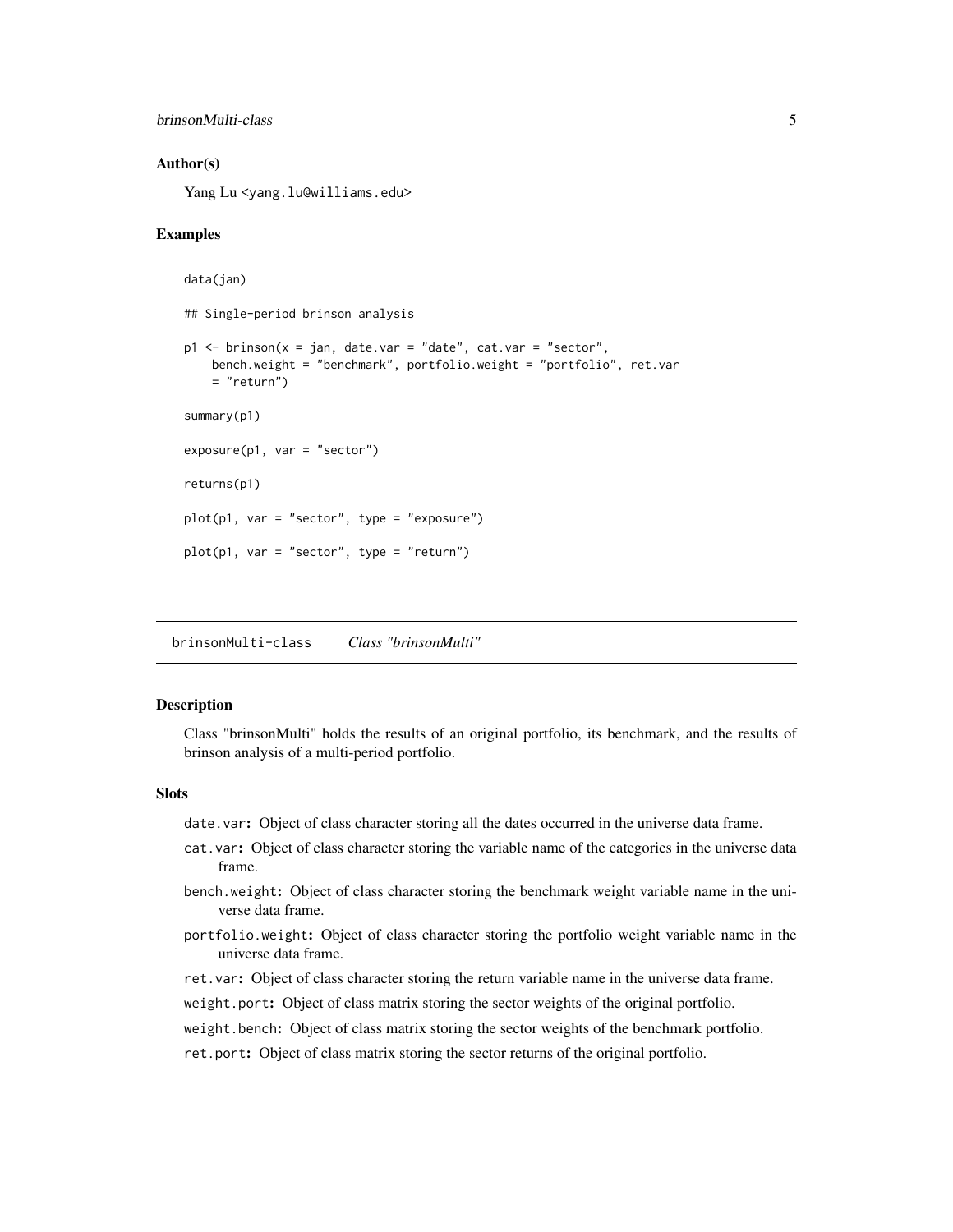<span id="page-5-0"></span>ret.bench: Object of class matrix storing the sector returns of the benchmark portfolio. brinson.mat: Object of class matrix storing the information of the brinson matrix across period. universe: Data frame storing the universe environment.

# Methods

show signature(object = "brinson"). Summarize the essential information about the portfolio. summary signature(object = "brinson"). Summarize the portfolio and the brinson analysis.

- exposure signature(object = "brinson"). Calculate and display the sector exposure of a portfolio.
- returns signature(object = "brinson"). Calculate the contribution of various effects based on the brinson model.
- plot signature( $x = "brinson", var = "character", type = "character").$  Plot the exposure or the return of a portfolio class object.

# Author(s)

Yang Lu <Yang.Lu@williams.edu>

# Examples

```
## Multi-period brinson analysis
data(quarter)
p2 \le - brinson(x = quarter, date.var = "date", cat.var = "sector",
bench.weight = "benchmark", portfolio.weight = "portfolio", ret.var = "return")
summary(p2)
```
exposure *Calculate and display the sector exposure of a portfolio*

#### Description

Calculate and display the exposure of a portfolio based on any given category. Both the portfolio and benchmark exposures are displayed.

#### Usage

exposure(object, var, ...)

#### Arguments

| object   | An object of either class brinson or class brinson Multi.    |
|----------|--------------------------------------------------------------|
| var      | Any user-defined category whose exposure is to be displayed. |
| $\cdots$ | Other options.                                               |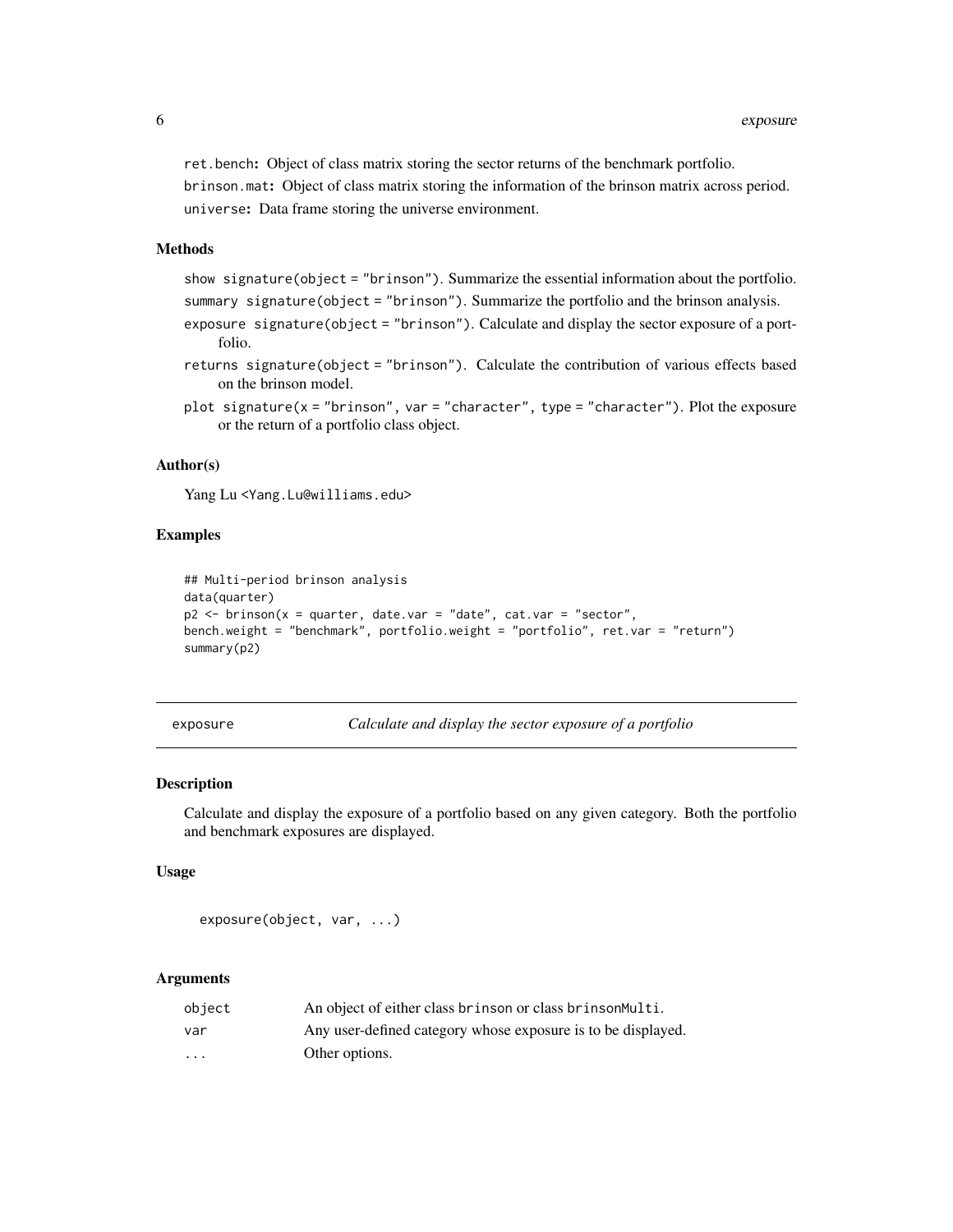<span id="page-6-0"></span>jan 1988 - 1988 - 1988 - 1988 - 1988 - 1988 - 1988 - 1988 - 1988 - 1988 - 1988 - 1988 - 1988 - 1988 - 1988 - 1

# Value

Return a matrix if the input object is of class brinson with portfolio, benchmark exposures, and their differences, and return a list if the input object is of class brinsonMulti including portfolio, benchmark exposures, and their differences for each period.

If the input var is categorical, it will show exposure of each sub-groups within the category. If the input var is continuous, it will show exposure of the category in quintiles.

# Author(s)

Yang Lu <Yang.Lu@williams.edu>

# Examples

## Single-period brinson analysis

data(jan)

```
p1 <- brinson(x = jan, date.var = "date", cat.var = "sector",
   bench.weight = "benchmark", portfolio.weight = "portfolio", ret.var
    = "return")
```
exposure(p1, var = "size")

## Multi-period brinson analysis

data(quarter)

```
p2 <- brinson(x = quarter, date.var = "date", cat.var = "sector",
bench.weight = "benchmark", portfolio.weight = "portfolio", ret.var =
"return")
```
exposure(p2, var = "sector")

jan *Edited Barra data set in Jan. 2010.*

#### Description

A modified version of the data set based on MSCI Barra GEM2 data set in year 2010.

# Usage

data(jan)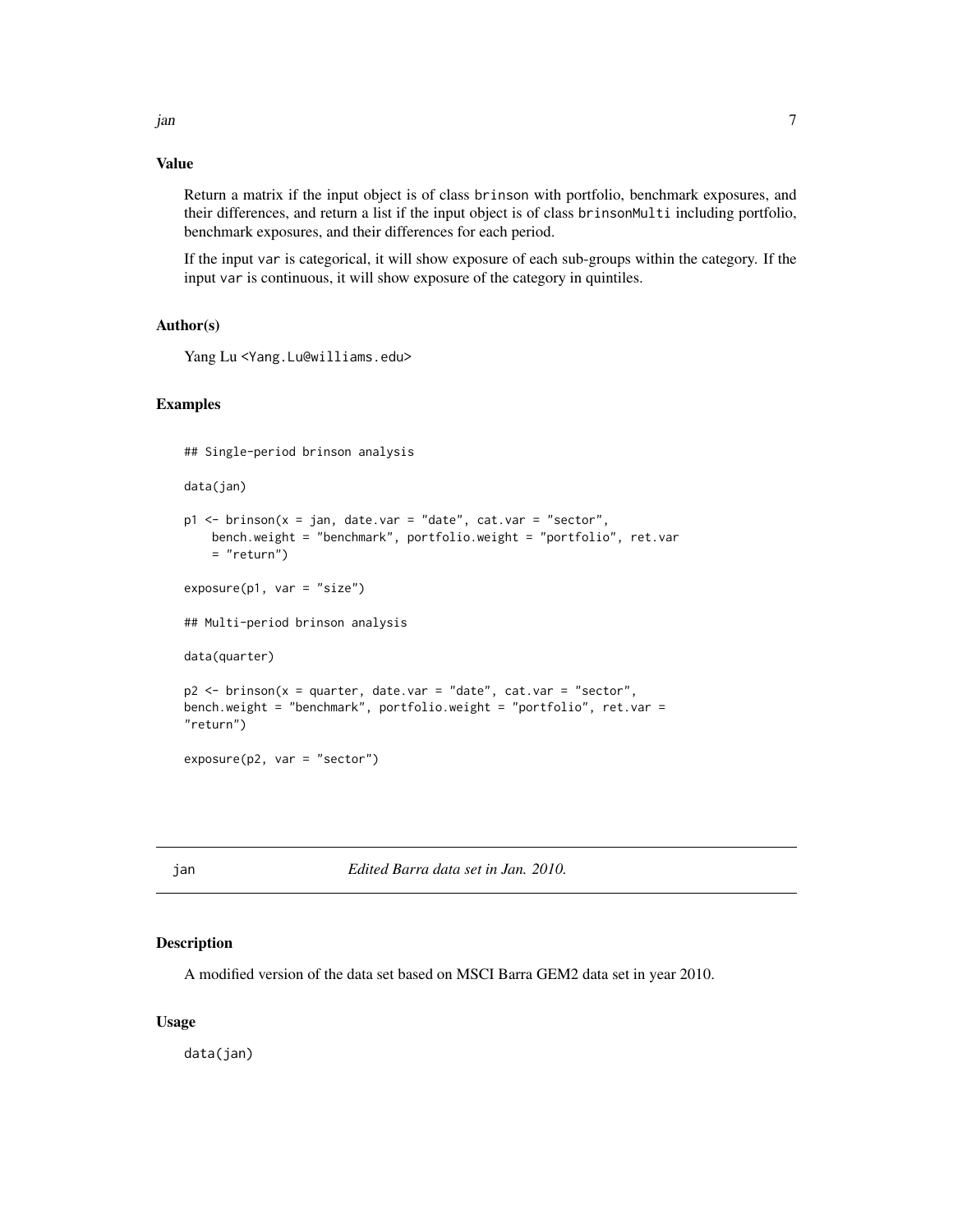# Format

A data frame with 3000 observations on the following 15 variables.

barrid barra id of a security

name name of a security

return a numeric vector

date a Date

sector an ordered factor with levels Energy < Materials < Industrials < ConDiscre < ConStaples < HealthCare < Financials < InfoTech < TeleSvcs < Utilities

momentum a numeric vector

value a numeric vector

size a numeric vector

growth a numeric vector

cap.usd a numeric vector

yield a numeric vector

- country a factor with levels ARE ARG AUS AUT BEL BHR BRA CAN CHE CHL CHN CHX COL CZE DEU DNK EGY ESP FIN FRA GBR GRC HKG HUN IDN IND IRL ISR ITA JOR JPN KOR KWT MAR MEX MYS NLD NOR NZL OMN PAK PER PHL POL PRT QAT RUS SAU SGP SWE THA TUR TWN USA ZAF
- currency a factor with levels AREC ARGC AUSC BHRC BRAC CANC CHEC CHLC CHNC COLC CZEC DNKC EGYC EMUC GBRC HKGC HUNC IDNC INDC ISRC JORC JPNC KORC KWTC MARC MEXC MYSC NORC NZLC OMNC PAKC PERC PHLC POLC QATC RUSC SAUC SGPC SWEC THAC TURC TWNC USAC ZAFC

portfolio a numeric vector

benchmark a numeric vector

#### Details

A subset of the data set year. jan contains all the information necessary to conduct a single-period Brinson analysis. date.var, cat.var, and return identify the columns containing the date, the factor to be analyzed, and the return variable, respectively. bench.weight and portfolio.weight specify the name of the benchmark weight column and that of the portfolio weight column in the data frame.

#### Examples

data(jan) head(jan)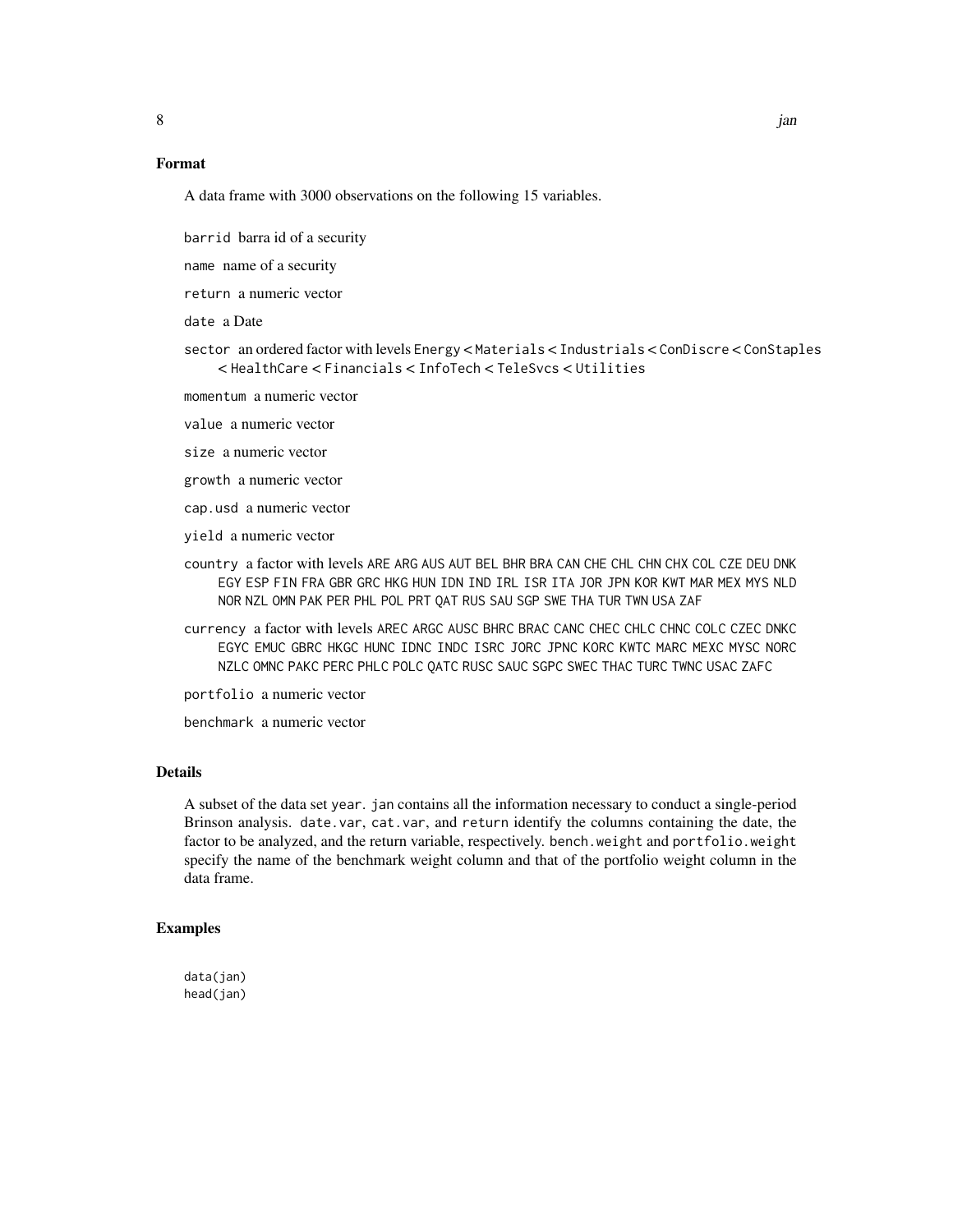<span id="page-8-0"></span>plot-methods *Plot the exposure or the return of a brinson, brinsonMulti, regression or regressionMulti object*

# Description

This method plots the exposure or return comparison graph of a portfolio and its benchmark based on a portfolio class object.

#### Methods

signature( $x = "ANY"$ ,  $y = "ANY"$ ) The usual plot method from the base package.

signature( $x =$ "brinsonMulti",  $y =$ "missing") The  $x$  must be a brinsonMulti class object. The var can be used to specified the factor whose exposure to be shown. sector is the default setting where the exposure comparison graph based on sectors will be shown.

The type can be either exposure or return. The default setting is exposure. When the type is set to return, the var option is no longer in use.

signature( $x =$ "brinson",  $y =$ "missing") The x must be a brinson class object.

The var can be used to specified the factor whose exposure to be shown. sector is the default setting where the exposure comparison graph based on sectors will be shown.

The type can be either exposure or return. The default setting is exposure. When the type is set to return, the var option is no longer in use.

signature( $x = "regressionMulti", y = "missing")$  The  $x$  must be a regression Multi class object.

The var can be used to specified the factor whose exposure to be shown. sector is the default setting where the exposure comparison graph based on sectors will be shown.

The type can be either exposure or return. The default setting is exposure. When the type is set to return, the var option is no longer in use.

signature( $x = "regression", y = "missing")$  The x must be a regression class object.

The var can be used to specified the factor whose exposure to be shown. sector is the default setting where the exposure comparison graph based on sectors will be shown.

The type can be either exposure or return. The default setting is exposure. When the type is set to return, the var option is no longer in use.

quarter *Edited Barra data set for Q1, 2010.*

#### Description

An edited version of the data set based on GEM2 data set in year 2010.

#### Usage

data(quarter)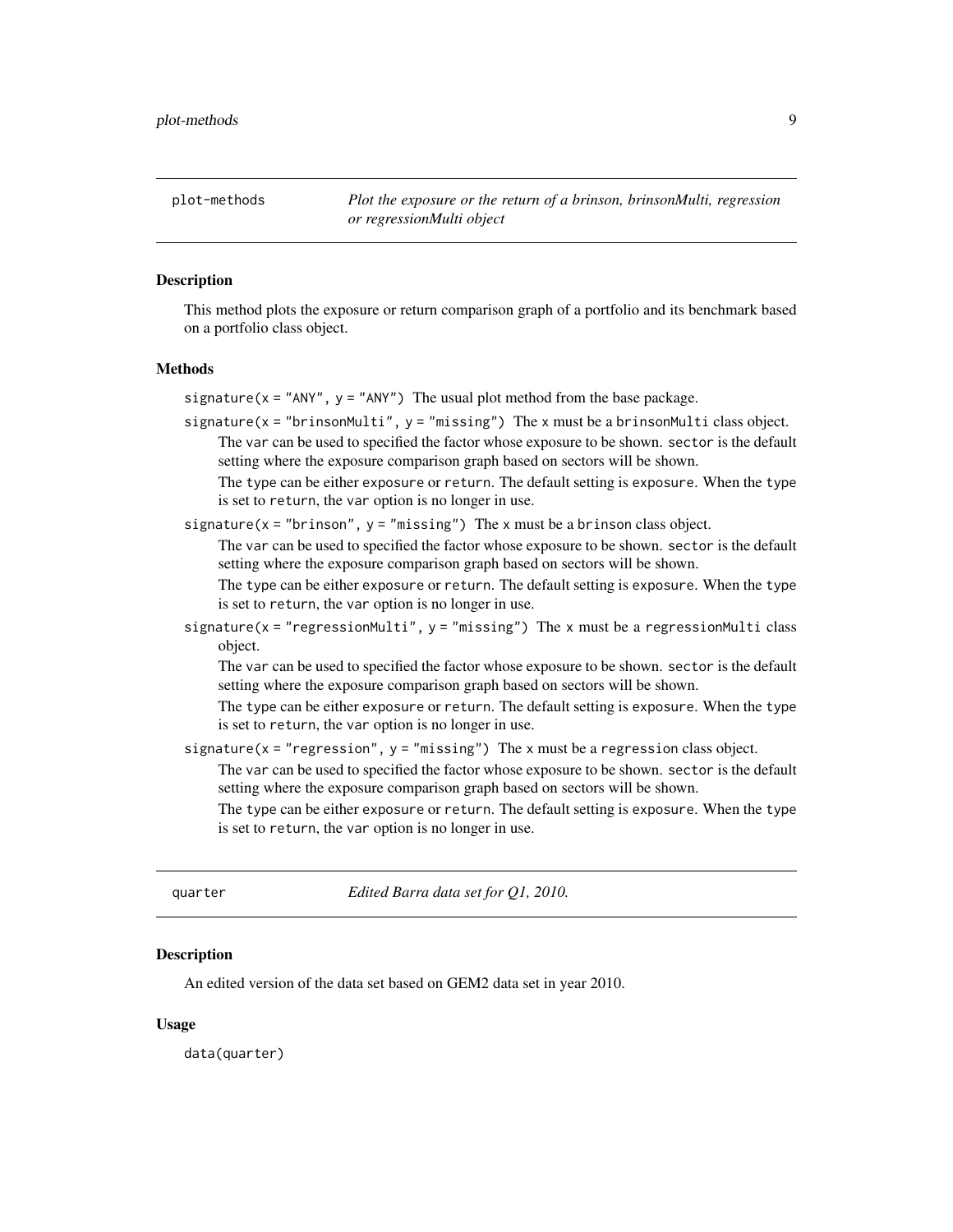#### 10 quarter and the contract of the contract of the contract of the contract of the contract of the contract of the contract of the contract of the contract of the contract of the contract of the contract of the contract of

# Format

A data frame with 9000 observations on the following 15 variables.

barrid barra id for a security

name name of a security

return a numeric vector

date a Date

sector an ordered factor with levels Energy < Materials < Industrials < ConDiscre < ConStaples < HealthCare < Financials < InfoTech < TeleSvcs < Utilities

momentum a numeric vector

value a numeric vector

size a numeric vector

growth a numeric vector

cap.usd a numeric vector

yield a numeric vector

- country a factor with levels ARE ARG AUS AUT BEL BHR BRA CAN CHE CHL CHN CHX COL CZE DEU DNK EGY ESP FIN FRA GBR GRC HKG HUN IDN IND IRL ISR ITA JOR JPN KOR KWT MAR MEX MYS NLD NOR NZL OMN PAK PER PHL POL PRT QAT RUS SAU SGP SWE THA TUR TWN USA ZAF
- currency a factor with levels AREC ARGC AUSC BHRC BRAC CANC CHEC CHLC CHNC COLC CZEC DNKC EGYC EMUC GBRC HKGC HUNC IDNC INDC ISRC JORC JPNC KORC KWTC MARC MEXC MYSC NORC NZLC OMNC PAKC PERC PHLC POLC QATC RUSC SAUC SGPC SWEC THAC TURC TWNC USAC ZAFC

portfolio a numeric vector

benchmark a numeric vector

# Details

A subset of the data set year. quarter contains all the information necessary to conduct a multiperiod Brinson analysis. date.var, cat.var, and return identify the columns containing the date, the factor to be analyzed, and the return variable, respectively. bench.weight and portfolio.weight specify the name of the benchmark weight column and that of the portfolio weight column in the data frame.

#### Examples

data(quarter) head(quarter)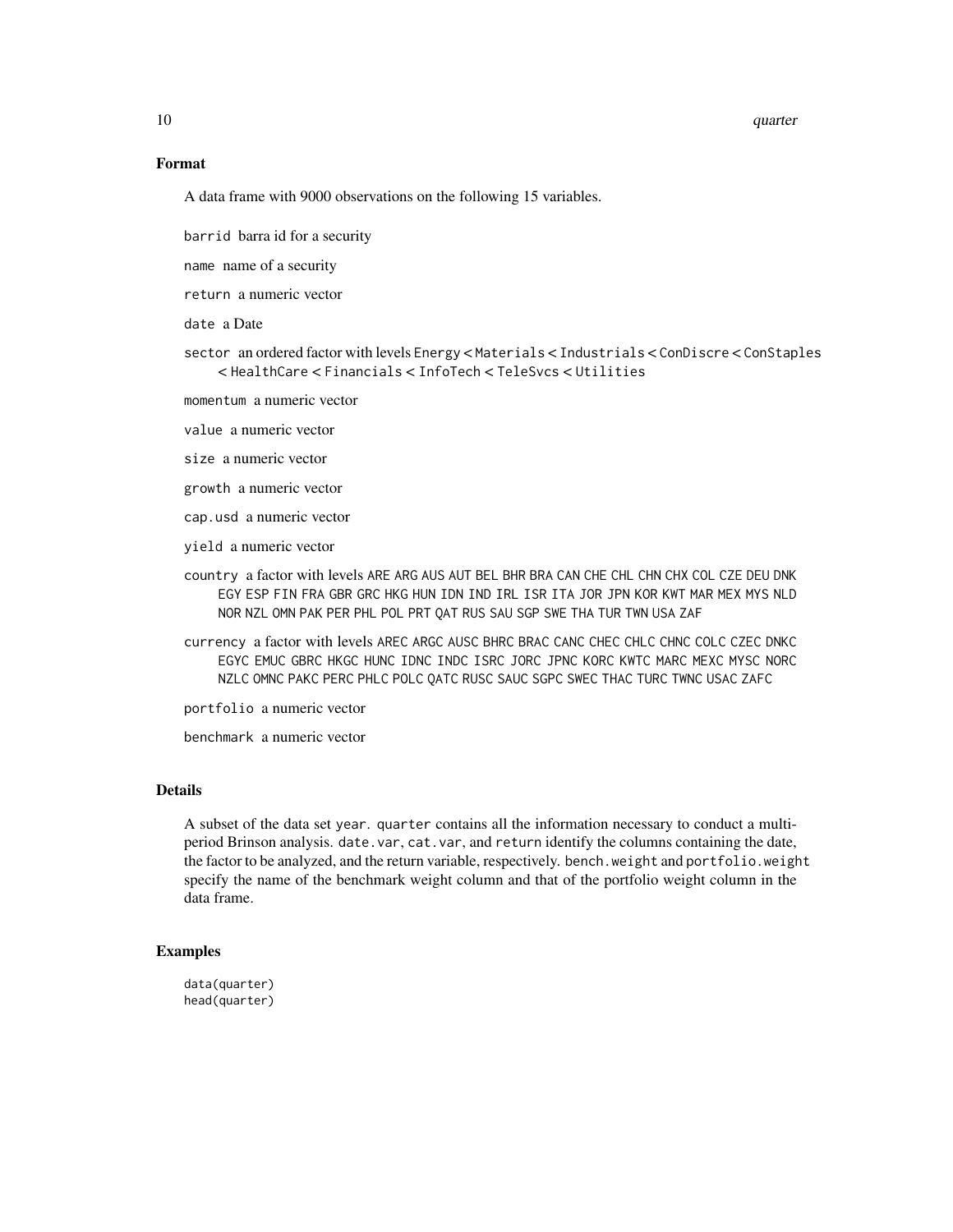<span id="page-10-0"></span>

# Description

Conduct regression analysis for equity portfolio attribution. Create an object of either class regression for a single-period data set or class regressionMulti for a multi-period data set.

# Usage

```
regress(x, date.var = "date", ret.var = "return", reg.var = c("sector",
"value", "growth"), benchmark.weight = "benchmark", portfolio.weight =
"portfolio")
```
# Arguments

| X                | A data frame containing the data from which regression analysis will be con-<br>ducted.                                                                                                                                                                                                      |
|------------------|----------------------------------------------------------------------------------------------------------------------------------------------------------------------------------------------------------------------------------------------------------------------------------------------|
| date.var         | A character vector which indicates the name of the column in x to be used as a<br>date for each observation. If the unique number of levels of date var is one, a<br>class object of regression will be formed. If it is more than one, a class object<br>of regressionMulti will be formed. |
| ret.var          | A character vector which indicates the name of the column in x to be used as the<br>return variable.                                                                                                                                                                                         |
| reg.var          | Input variables to be used as independent variables in the regression analysis.                                                                                                                                                                                                              |
| benchmark.weight |                                                                                                                                                                                                                                                                                              |
|                  | A character vector which indicates the name of the column or columns in x to<br>be used as benchmark weight.                                                                                                                                                                                 |
| portfolio.weight |                                                                                                                                                                                                                                                                                              |
|                  | A character vector which indicates the name of the column or columns in x to<br>be used as portfolio weight.                                                                                                                                                                                 |

# Value

Return an object of class regression when there is only one unique date in the data frame x. Otherwise, an object of class regressionMulti is returned.

#### Author(s)

Yang Lu <Yang.Lu@williams.edu>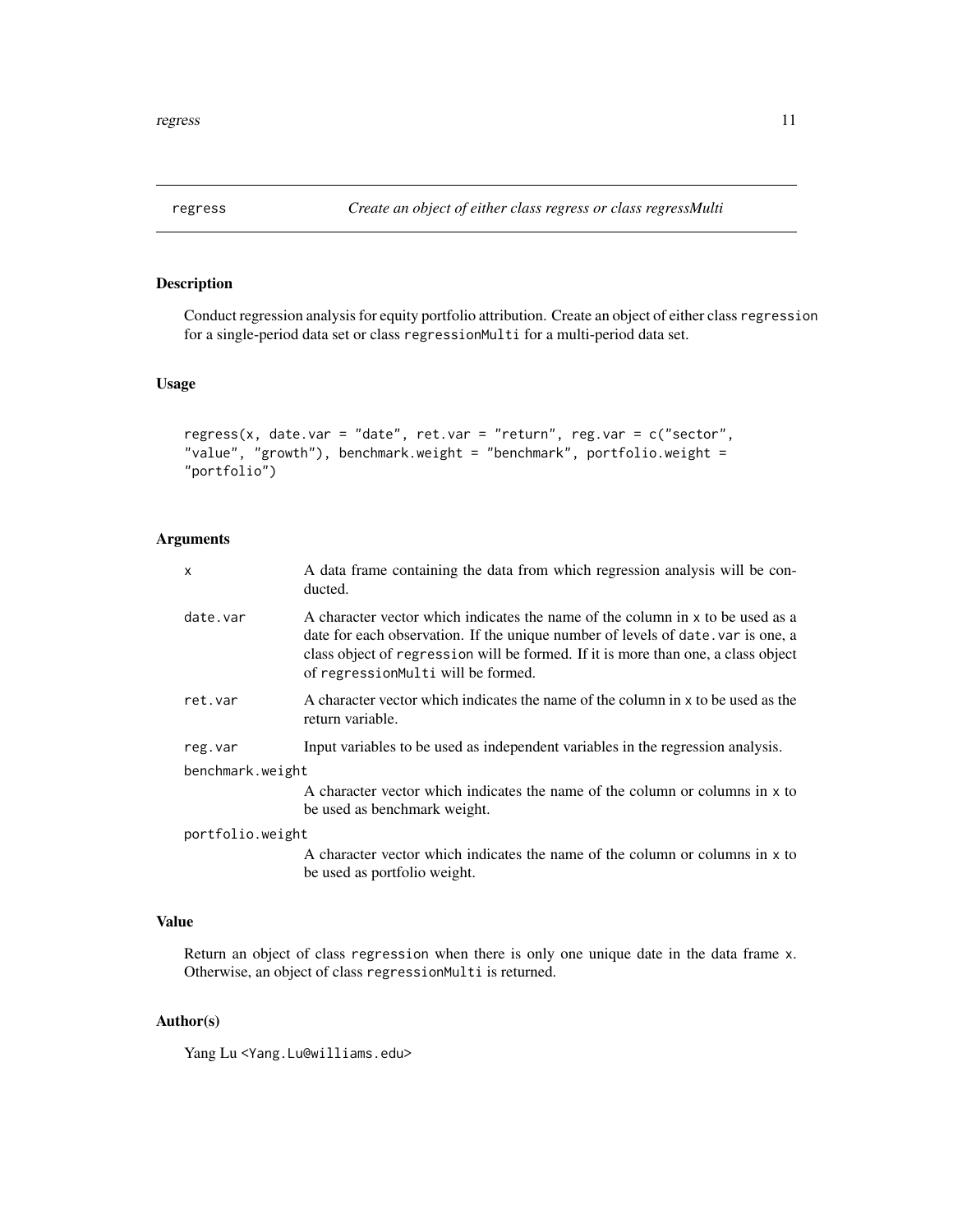# Examples

```
## Single-period regression analysis
data(jan)
r1 <-regress(x = jan, date.var = "date", ret.var = "return", reg.var =
c("sector", "value", "growth"), benchmark.weight = "benchmark",
portfolio.weight = "portfolio")
summary(r1)
## Multi-period regression analysis
data(quarter)
r2 <-regress(x = quarter, date.var = "date", ret.var = "return", reg.var
= c("sector", "value", "growth"), benchmark.weight = "benchmark",
portfolio.weight = "portfolio")
summary(r2)
```
regression-class *Class "regression"*

#### Description

Class "regression" holds the results of an original portfolio, its benchmark, and the results of regression analysis of a single-period portfolio.

# **Slots**

- date.var: Object of class "character" storing the name of the date column in the class object.
- ret.var: Object of class "character" storing the name of the return variable.
- reg.var: Object of class "character" storing the name of the regressors.
- benchmark.weight: Object of class "character" storing the name of the benchmark weight variable.
- portfolio.weight: Object of class "character" storing the name of the portfolio weight variable in the universe dataframe.
- coefficients: Object of class "numeric" storing the estimated coefficients of the regression model.
- benchmark.ret: Object of class "matrix" storing the benchmark return of the input portfolio.
- portfolio.ret: Object of class "matrix" storing the portfolio return of the input portfolio.
- act.ret: Object of class "matrix" storing the active return of the input portfolio.

<span id="page-11-0"></span>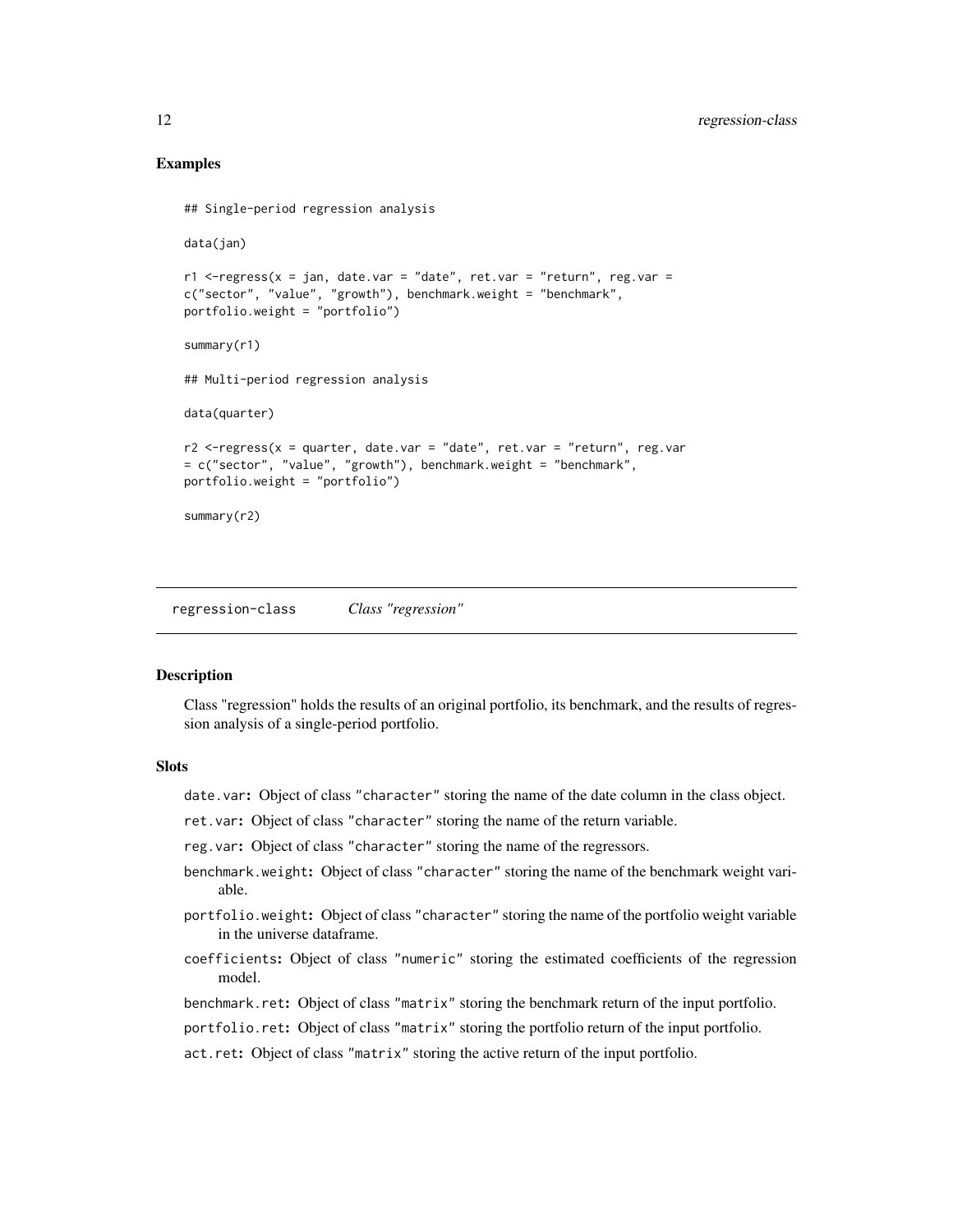- <span id="page-12-0"></span>act.expo: Object of class "numeric" storing the active exposure according to the regressors.
- contrib: Object of class "numeric" storing the contribution of the regressors according to the input.
- universe: Object of class "data.frame" storing the entire input data frame.

#### Methods

- exposure signature(object = "regression"): Calculate and display the exposure of the input category of a portfolio.
- plot signature( $x = "regression", y = "missing"$ ): Plot the exposure or the return of a regression class object.
- returns signature(object = "regression"): Calculate the contribution of various effects based on the regression analysis.
- show signature(object = "regression"): Summarize the essential information about the portfolio.
- summary signature(object = "regression"): Summarize the portfolio and the regressionbased attribution.

#### Author(s)

Yang Lu <yang.lu@williams.edu>

#### Examples

```
## Single-period regression analysis
```
data(jan)

```
r1 <-regress(x = jan, date.var = "date", ret.var = "return", reg.var = c("sector",
"value", "growth"), benchmark.weight = "benchmark", portfolio.weight =
"portfolio")
```
summary(r1)

regressionMulti-class *Class "regressionMulti"*

#### Description

Class "regressionMulti" holds the results of an original portfolio, its benchmark, and the results of regression analysis of a multi-period portfolio.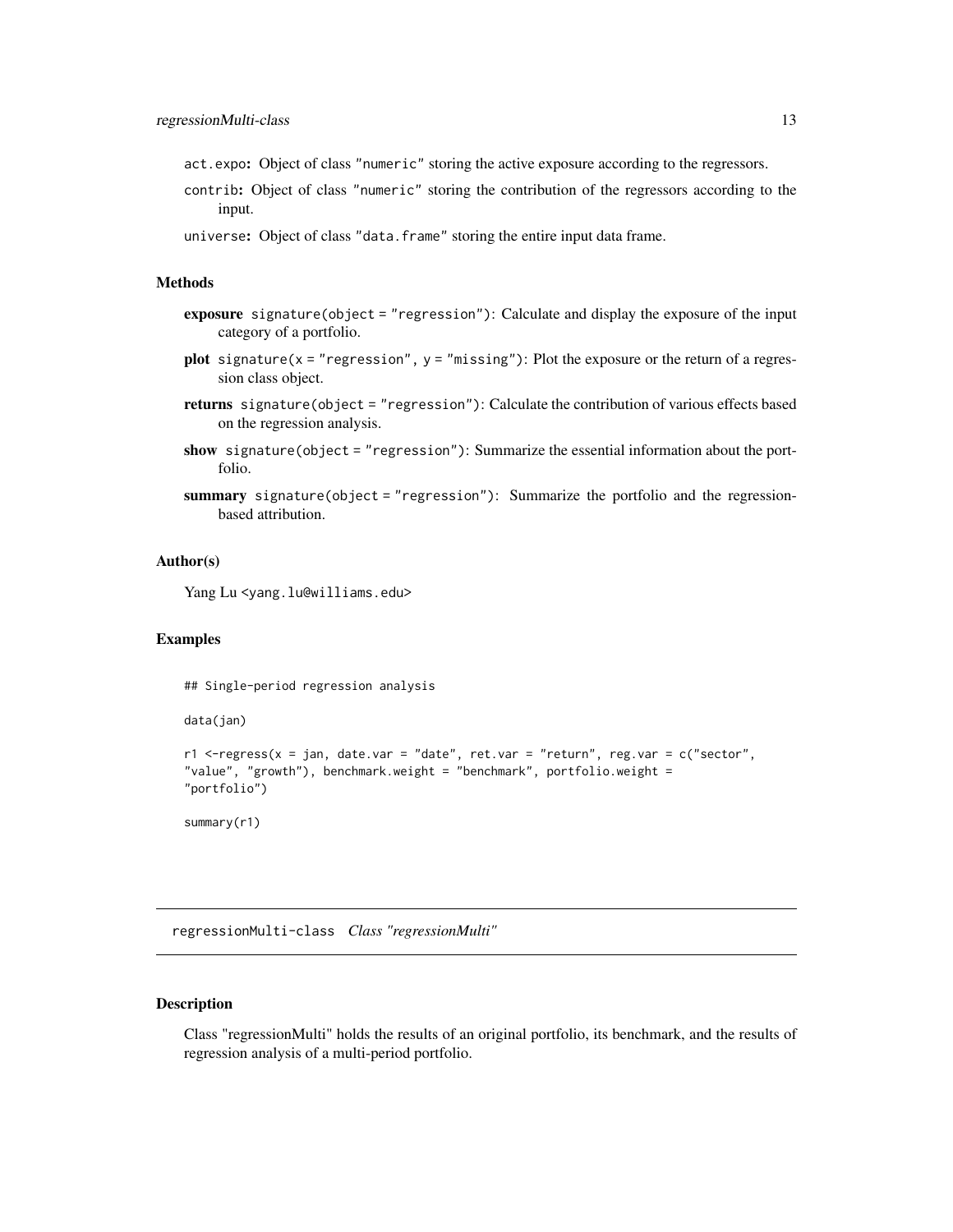#### **Slots**

date.var: Object of class "character" storing the date(s) in the class object.

- ret.var: Object of class "character" storing the name of the return variable.
- reg.var: Object of class "character" storing the name of the regressors.
- benchmark.weight: Object of class "character" storing the name of the benchmark weight variable.
- portfolio.weight: Object of class "character" storing the name of the portfolio weight variable in the universe dataframe.
- coefficients: Object of class "matrix" storing the estimated coefficients of the regression model for each time period.
- benchmark.ret: Object of class "matrix" storing the benchmark return of the input portfolio for each time period.
- portfolio.ret: Object of class "matrix" storing the portfolio return of the input portfolio for each time period.
- act.ret: Object of class "matrix" storing the active return of the input portfolio for each time period.
- act.expo: Object of class "matrix" storing the active exposure according to the regressors for each time period.
- contrib: Object of class "matrix" storing the contribution of the regressors according to the input for each time period.
- universe: Object of class "list" storing the entire input data frame.

# Methods

- exposure signature(object = "regressionMulti"): Calculate and display the exposure of the input category of a portfolio.
- plot signature( $x = "regressionMulti", y = "missing":$  Plot the exposure or the return of a regressionMulti class object.
- returns signature(object = "regressionMulti"): Calculate the contribution of various effects based on the regression analysis.
- show signature(object = "regressionMulti"): Summarize the essential information about the portfolio.
- summary signature(object = "regressionMulti"): Summarize the portfolio and the regressionbased attribution.

# Author(s)

Yang Lu <yang.lu@williams.edu>

# Examples

## Multi-period regression analysis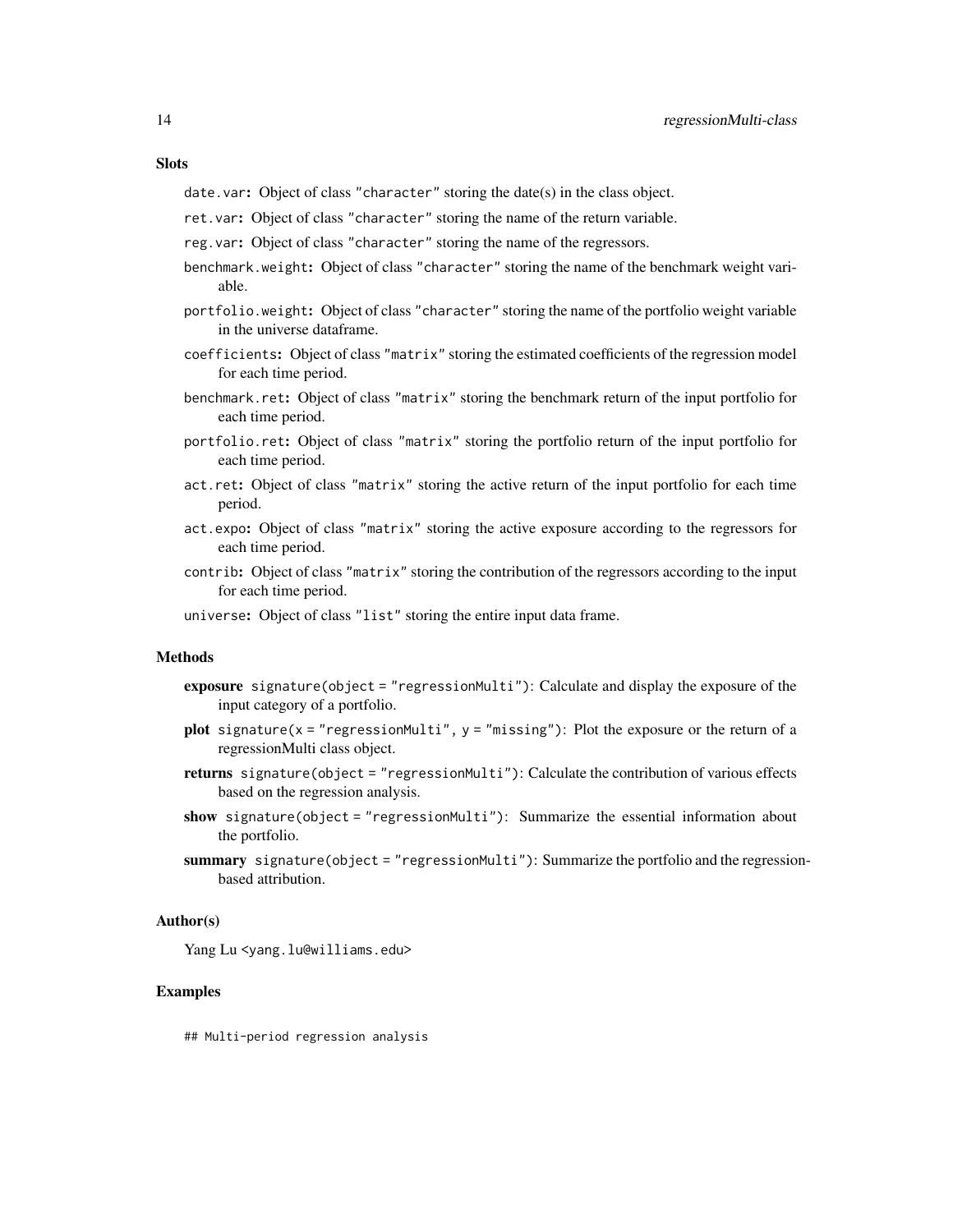#### <span id="page-14-0"></span>returns and the contract of the contract of the contract of the contract of the contract of the contract of the contract of the contract of the contract of the contract of the contract of the contract of the contract of th

```
data(quarter)
r2 <-regress(x = quarter, date.var = "date", ret.var = "return", reg.var = c("sector",
"value", "growth"), benchmark.weight = "benchmark", portfolio.weight =
"portfolio")
summary(r2)
```
#### returns *Calculate the attribution results*

#### Description

Calculate and display the attribution results. Allocation effect, selection effect, interaction, and active return are displayed for brinson analysis. Returns of user-defined input variables, portfolio return, benchmark return, and active return are shown for regression analysis.

# Usage

returns(object, ...)

#### Arguments

| object                  | An object of either class brinson or class brinson Multi.                                                                                                                              |
|-------------------------|----------------------------------------------------------------------------------------------------------------------------------------------------------------------------------------|
| $\cdot$ $\cdot$ $\cdot$ | Other options including type which refers to the type of returns to be shown for<br>regression analysis. They include arithmetic, geometric, and linking. The<br>default is geometric. |
|                         |                                                                                                                                                                                        |

# Value

When the input is an object of class brinson, return a list of two matrices. The first one is the allocation, selection, and interaction for each groups in the specified category. The second matrix has 4 rows including Allocation, Selection, Interaction, and Active Return.

When the input is an object of class brinsonMulti, return a list including brison attribution for each individual period and the aggregate.

When the input is an object of class regression, return a matrix including contributions of input variables, Portfolio Return, Benchmark Return, and Active Return.

When the input is an object of class regressionMulti, return a list including regression analysis for each individual period and the aggregate.

# Author(s)

Yang Lu <Yang.Lu@williams.edu>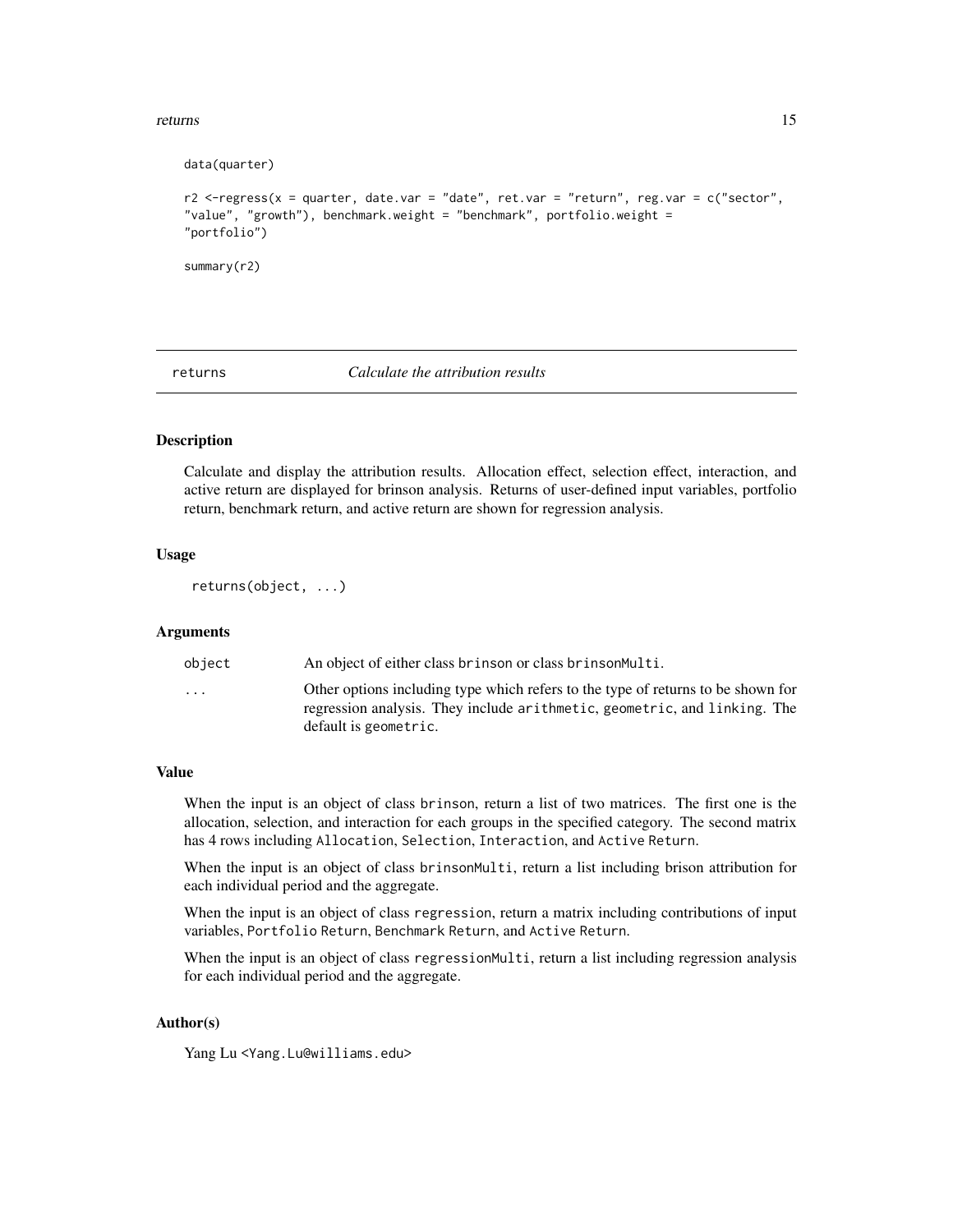# Examples

```
## Single-period brinson analysis
data(jan)
p1 \le - brinson(x = jan, date.var = "date", cat.var = "sector",
bench.weight = "benchmark", portfolio.weight = "portfolio", ret.var =
"return")
returns(p1)
## Multi-period brinson analysis
data(quarter)
p2 \le - brinson(x = quarter, date.var = "date", cat.var = "sector",
bench.weight = "benchmark", portfolio.weight = "portfolio", ret.var =
"return")
returns(p2, type = "linking")
```
#### summary *Provide a summary for Brinson or regression analysis*

# Description

Summarize a portfolio and its benchmark. Present the attribution information including basic portfolio information, expsosures, and returns. The input can be any of the four class objects including brinson, brinsonMulti, regression, and regressionMulti.

#### Usage

```
summary(object, ...)
```
#### Arguments

| object | An object of brinson, brinsonMulti, regression or regressionMulti. |
|--------|--------------------------------------------------------------------|
| .      | Other options.                                                     |

# Value

Return relevant information about a portfolio and its benchmark. It includes their exposures based on input categories (for Brinson analysis only) and the results of either Brinson analysis or regression analysis.

<span id="page-15-0"></span>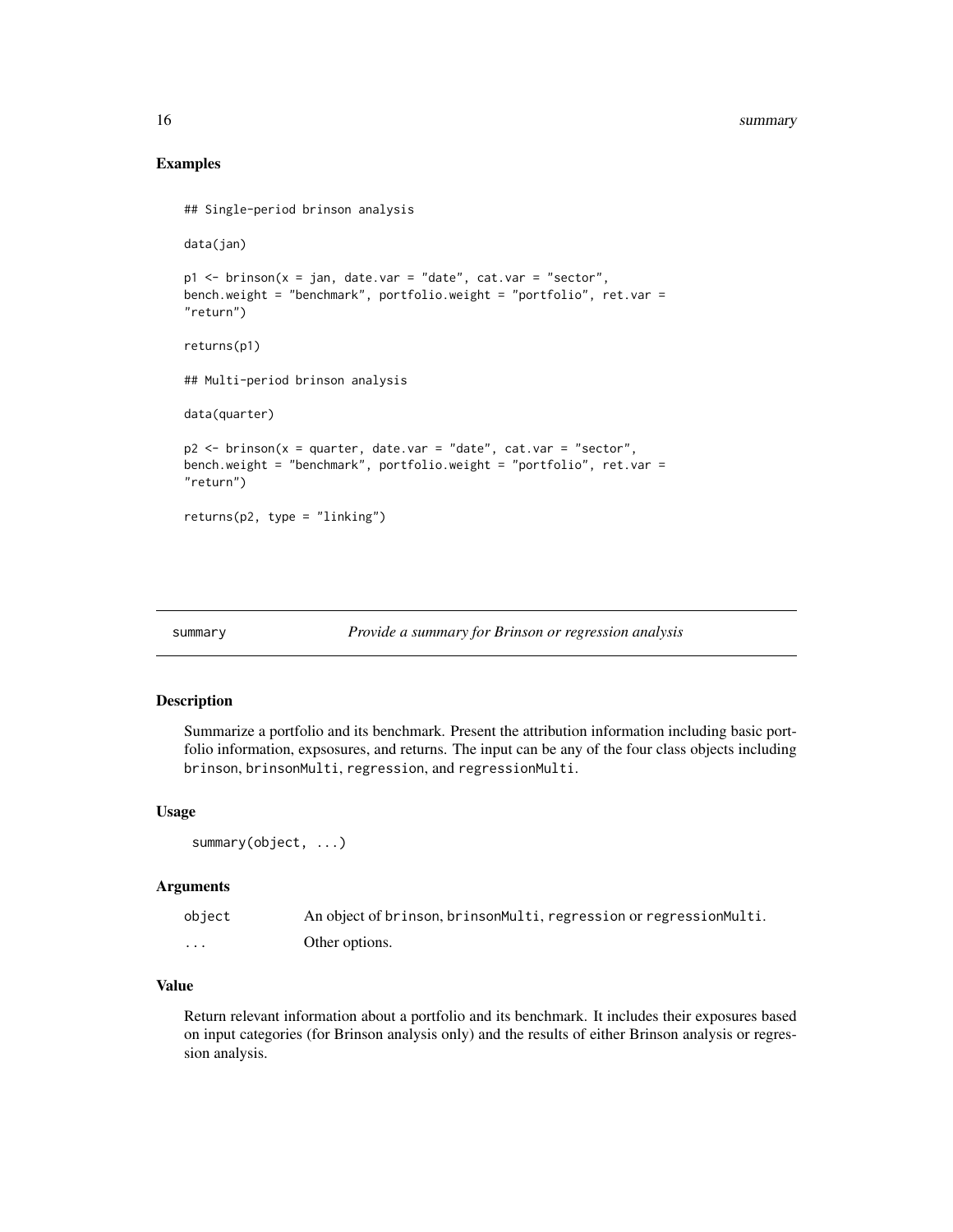<span id="page-16-0"></span>test test and the contract of the contract of the contract of the contract of the contract of the contract of the contract of the contract of the contract of the contract of the contract of the contract of the contract of

# Author(s)

Yang Lu <Yang.Lu@williams.edu>

# Examples

```
## Single-period brinson analysis
data(jan)
p1 <- brinson(x = jan, date.var = "date", cat.var = "sector",
   bench.weight = "benchmark", portfolio.weight = "portfolio", ret.var
   = "return")
summary(p1)
## Multi-period brinson analysis
data(quarter)
p2 <- brinson(x = quarter, date.var = "date", cat.var = "sector",
bench.weight = "benchmark", portfolio.weight = "portfolio", ret.var =
"return")
summary(p2)
```
test *A sample portfolio edited based on Barra data set in Jan. 2010.*

# Description

An edited version of the data set based on Barra GEM2 data set in year 2010.

# Usage

data(jan)

#### Format

A data frame with 3000 observations on the following 6 variables.

name name of a security

return a numeric vector

date a Date

sector an ordered factor with levels Energy < Materials < Industrials < ConDiscre < ConStaples < HealthCare < Financials < InfoTech < TeleSvcs < Utilities

portfolio a numeric vector

benchmark a numeric vector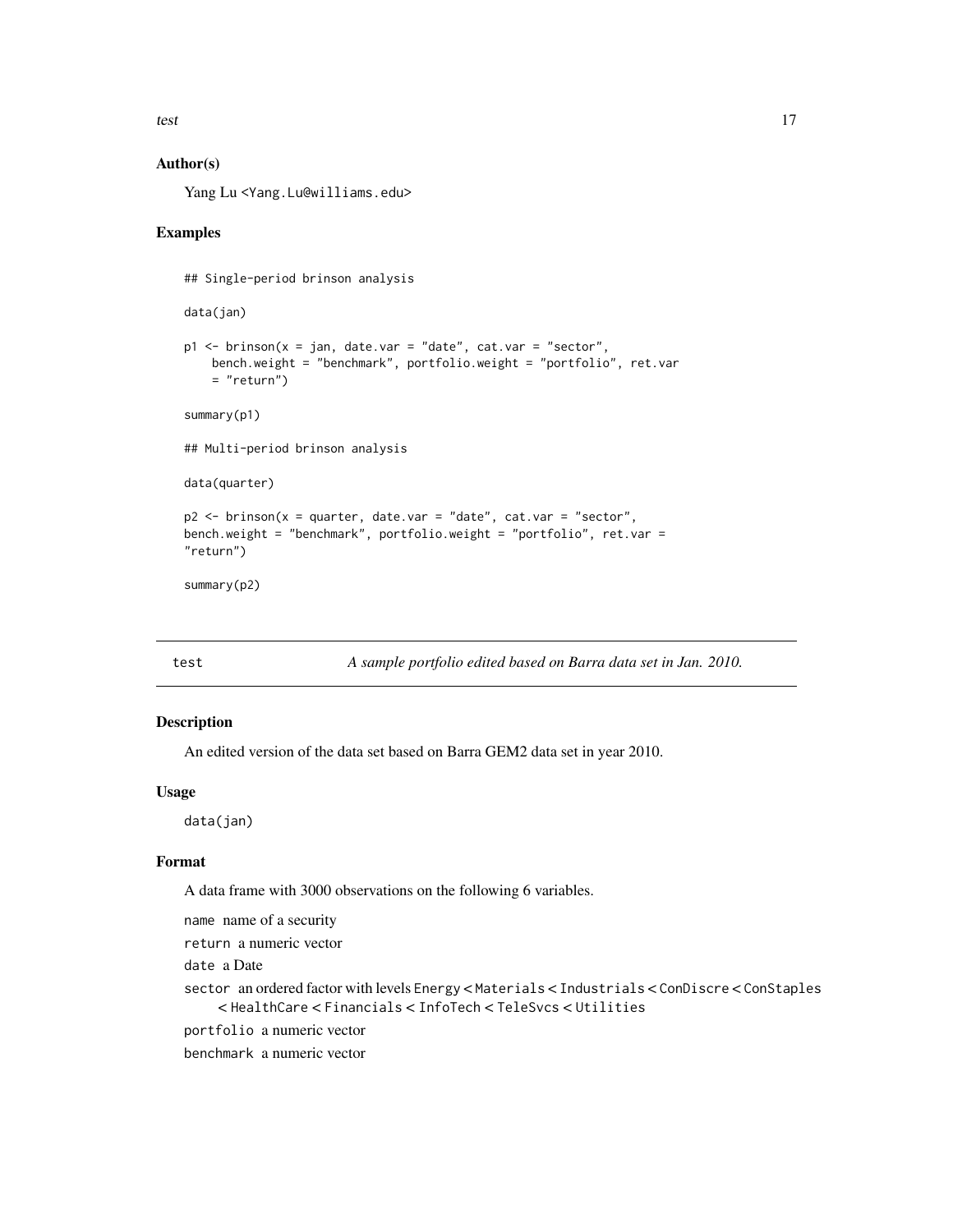# <span id="page-17-0"></span>Details

A edited version of the data set jan. test contains all the information necessary to conduct a single-period Brinson analysis. date.var, cat.var, and return identify the columns containing the date, the factor to be analyzed, and the return variable, respectively. bench.weight and portfolio.weight specify the name of the benchmark weight column and that of the portfolio weight column in the data frame.

In the paper, we use this data set to showcase that the Brinson model is a special case of the regression approach.

In this data set, the universe of the portfolio is assumed to be the same as the benchmark.

#### Examples

data(test) head(test)

year *Edited Barra data set in year 2010.*

# **Description**

An edited version of the data set based on Barra GEM2 data set in year 2010.

#### Usage

data(year)

#### Format

A data frame with 36000 observations on the following 15 variables.

barrid barra id for a security

name name of a security

return a numeric vector

date a Date

sector an ordered factor with levels Energy < Materials < Industrials < ConDiscre < ConStaples < HealthCare < Financials < InfoTech < TeleSvcs < Utilities

momentum a numeric vector

value a numeric vector

size a numeric vector

growth a numeric vector

cap.usd a numeric vector

yield a numeric vector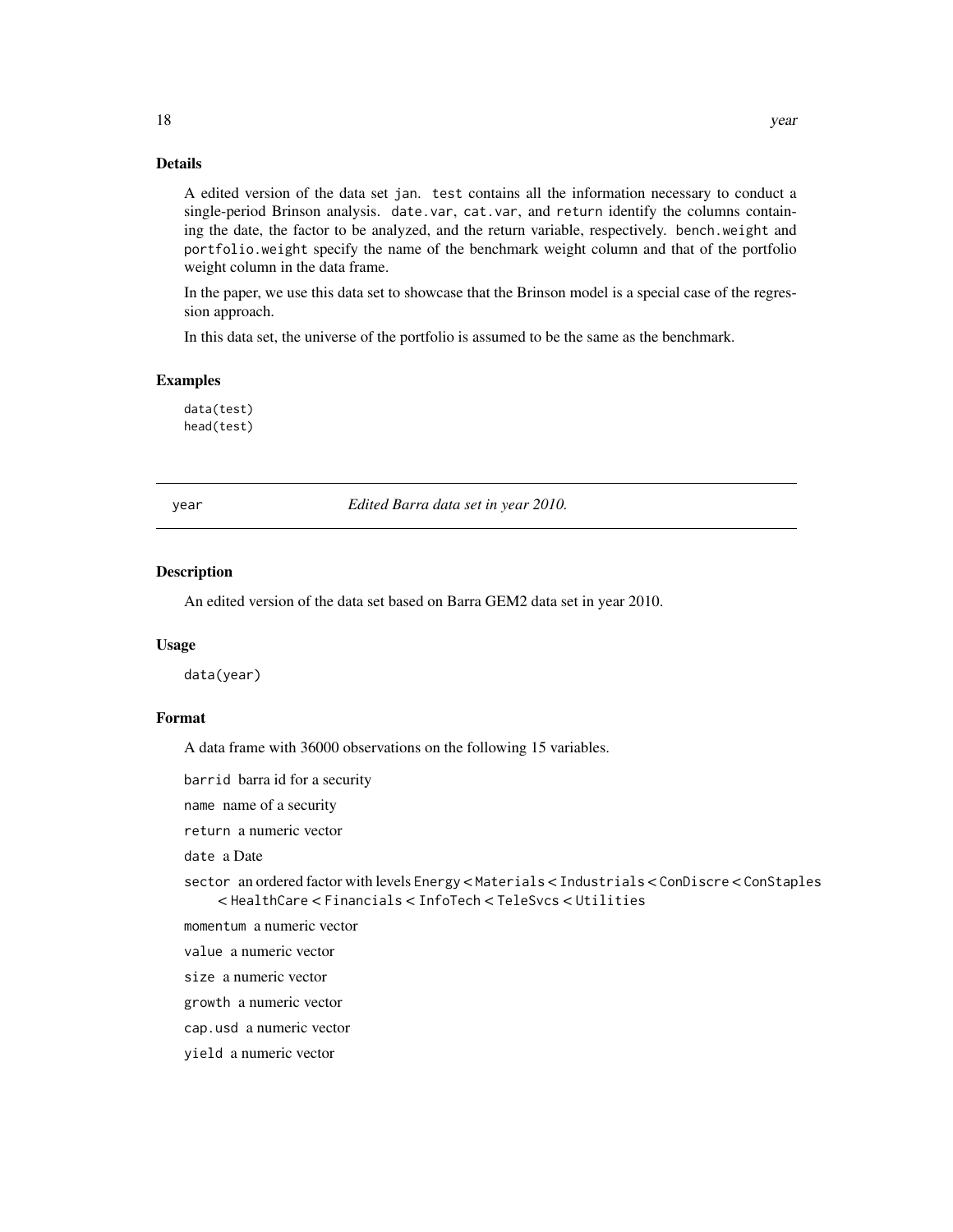- country a factor with levels ARE ARG AUS AUT BEL BHR BRA CAN CHE CHL CHN CHX COL CZE DEU DNK EGY ESP FIN FRA GBR GRC HKG HUN IDN IND IRL ISR ITA JOR JPN KOR KWT MAR MEX MYS NLD NOR NZL OMN PAK PER PHL POL PRT QAT RUS SAU SGP SWE THA TUR TWN USA ZAF
- currency a factor with levels AREC ARGC AUSC BHRC BRAC CANC CHEC CHLC CHNC COLC CZEC DNKC EGYC EMUC GBRC HKGC HUNC IDNC INDC ISRC JORC JPNC KORC KWTC MARC MEXC MYSC NORC NZLC OMNC PAKC PERC PHLC POLC QATC RUSC SAUC SGPC SWEC THAC TURC TWNC USAC ZAFC

portfolio a numeric vector

benchmark a numeric vector

#### Details

year contains all the information necessary to conduct a multi-period Brinson analysis. date.var, cat.var, and return identify the columns containing the date, the factor to be analyzed, and the return variable, respectively. bench.weight and portfolio.weight specify the name of the benchmark weight column and that of the portfolio weight column in the data frame.

# Examples

data(year) head(year)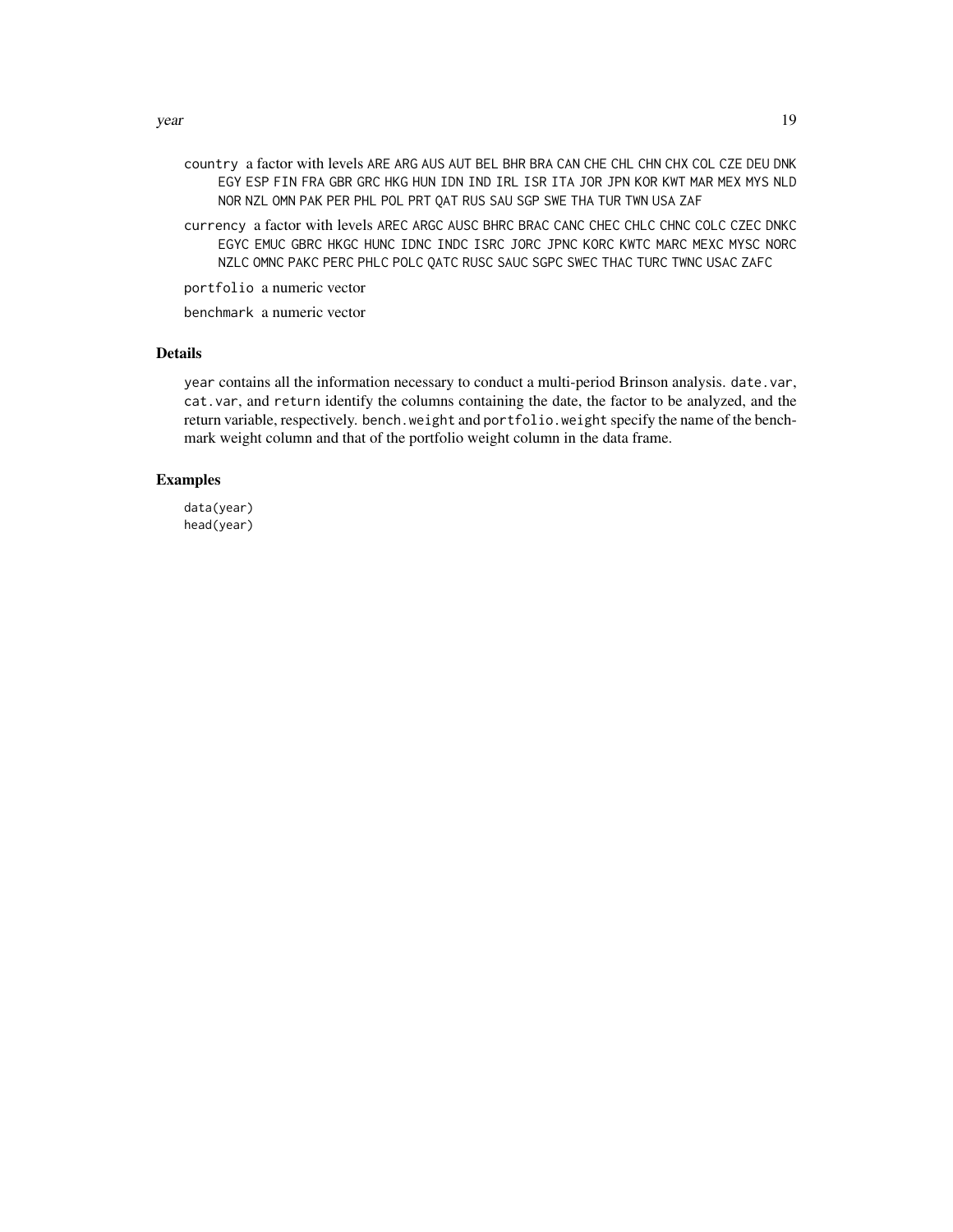# <span id="page-19-0"></span>**Index**

∗ classes brinson-class, [4](#page-3-0) brinsonMulti-class, [5](#page-4-0) regression-class, [12](#page-11-0) regressionMulti-class, [13](#page-12-0) ∗ datasets jan, [7](#page-6-0) quarter, [9](#page-8-0) test, [17](#page-16-0) year, [18](#page-17-0) ∗ file brinson, [2](#page-1-0) exposure, [6](#page-5-0) regress, [11](#page-10-0) returns, [15](#page-14-0) summary, [16](#page-15-0) ∗ methods plot-methods, [9](#page-8-0) ∗ package pa-package, [2](#page-1-0) brinson, [2](#page-1-0) brinson-class, [4](#page-3-0) brinsonMulti-class, [5](#page-4-0) exposure, [6](#page-5-0) exposure,brinson-method *(*brinson-class*)*, [4](#page-3-0) exposure,brinsonMulti-method *(*brinsonMulti-class*)*, [5](#page-4-0) exposure, regression-method *(*regression-class*)*, [12](#page-11-0) exposure, regressionMulti-method *(*regressionMulti-class*)*, [13](#page-12-0)

# jan, [7](#page-6-0)

pa-package, [2](#page-1-0) plot,ANY,ANY-method *(*plot-methods*)*, [9](#page-8-0) plot,brinson,missing-method *(*plot-methods*)*, [9](#page-8-0)

plot,brinson-method *(*brinson-class*)*, [4](#page-3-0) plot,brinsonMulti,missing-method *(*plot-methods*)*, [9](#page-8-0) plot,brinsonMulti-method *(*brinsonMulti-class*)*, [5](#page-4-0) plot,regression,missing-method *(*plot-methods*)*, [9](#page-8-0) plot,regression-method *(*regression-class*)*, [12](#page-11-0) plot,regressionMulti,missing-method *(*plot-methods*)*, [9](#page-8-0) plot,regressionMulti-method *(*regressionMulti-class*)*, [13](#page-12-0) plot-methods, [9](#page-8-0)

# quarter, [9](#page-8-0)

regress, [11](#page-10-0) regression-class, [12](#page-11-0) regressionMulti-class, [13](#page-12-0) returns, [15](#page-14-0) returns,brinson-method *(*brinson-class*)*, [4](#page-3-0) returns,brinsonMulti-method *(*brinsonMulti-class*)*, [5](#page-4-0) returns,regression-method *(*regression-class*)*, [12](#page-11-0) returns,regressionMulti-method *(*regressionMulti-class*)*, [13](#page-12-0) show,brinson-method *(*brinson-class*)*, [4](#page-3-0) show,brinsonMulti-method *(*brinsonMulti-class*)*, [5](#page-4-0) show,regression-method *(*regression-class*)*, [12](#page-11-0)

show,regressionMulti-method *(*regressionMulti-class*)*, [13](#page-12-0) summary, [16](#page-15-0) summary,brinson-method *(*brinson-class*)*, [4](#page-3-0)